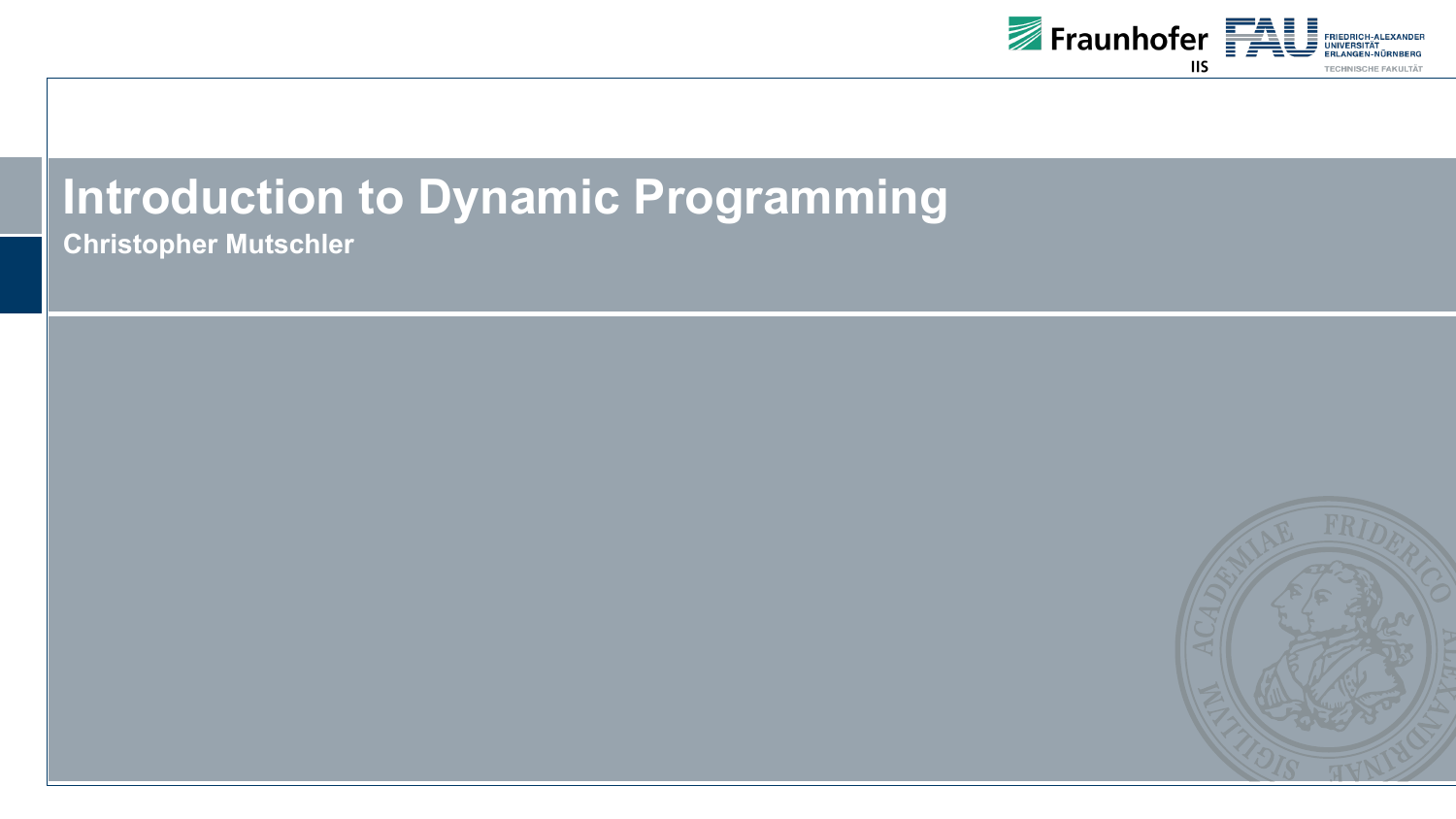

### **Overview**

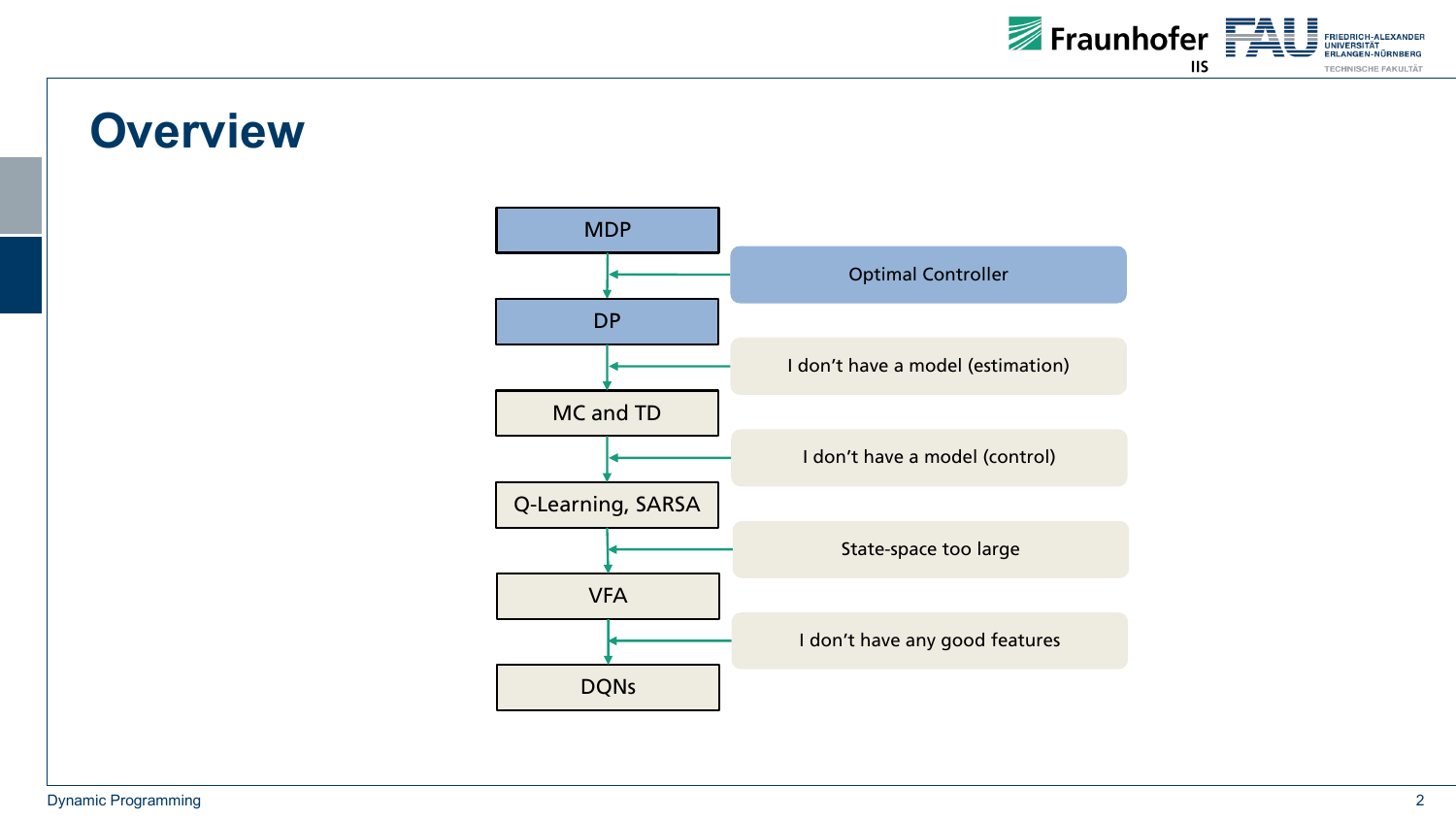

- How do we find **optimal** controllers for given (known) MDPs?
- Bellman equation & Bellman's principle of optimality

**Principle of Optimality:**

"An optimal policy has the property that whatever the initial state and initial decision are, the remaining decisions must constitute an optimal policy with regard to the state resulting from the first decision."

(see Bellman, 1957, Chap. III.3.)

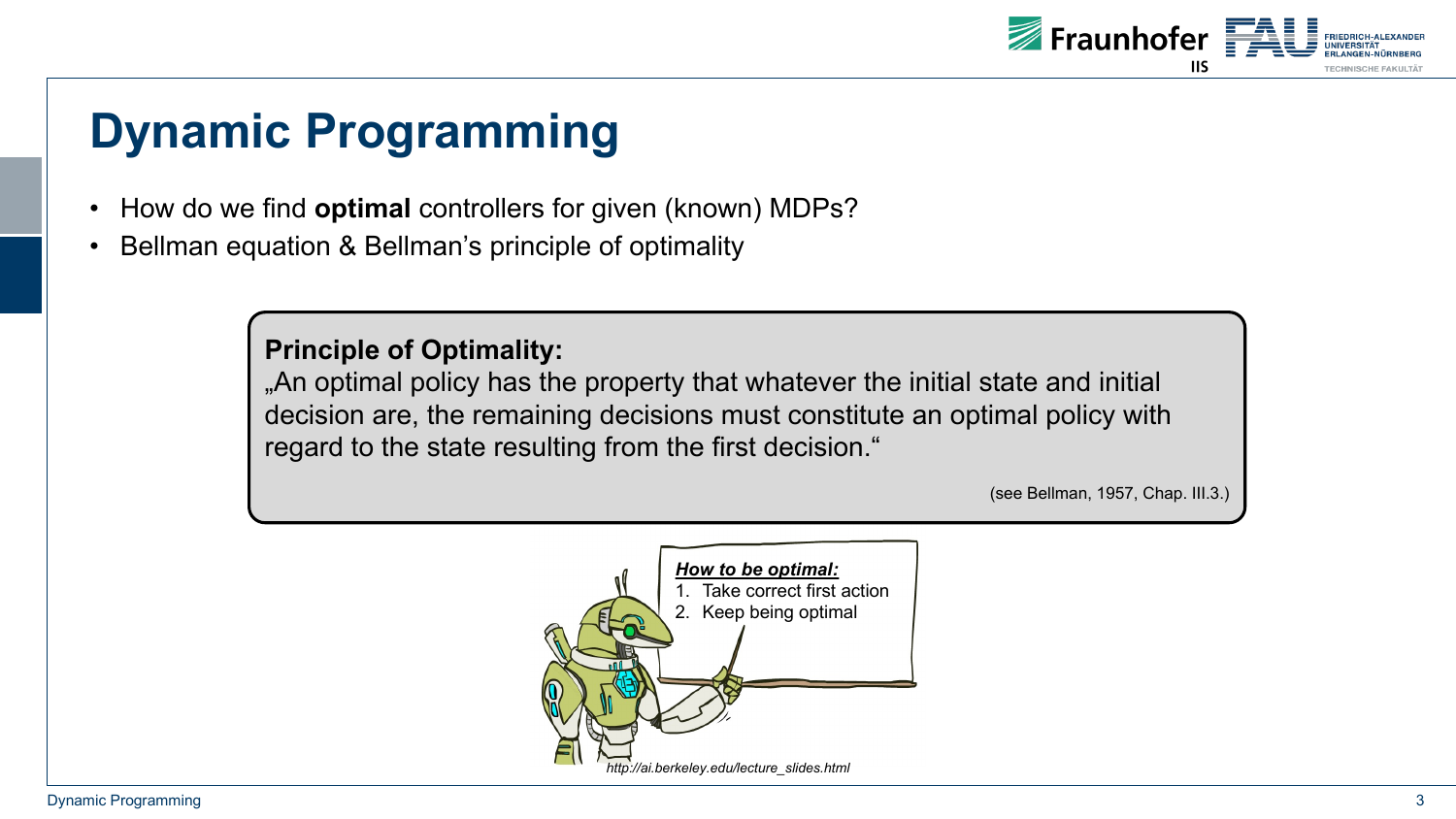

#### **Example # 1 (Simplistic)**

- We need to go from our house to our work as fast as possible
- Actions: Left, Right
- Different actions lead to different road segments (e.g., highway, country road, etc.)
- Reward:  $-t$ , where  $t$  is the time needed for each road segment

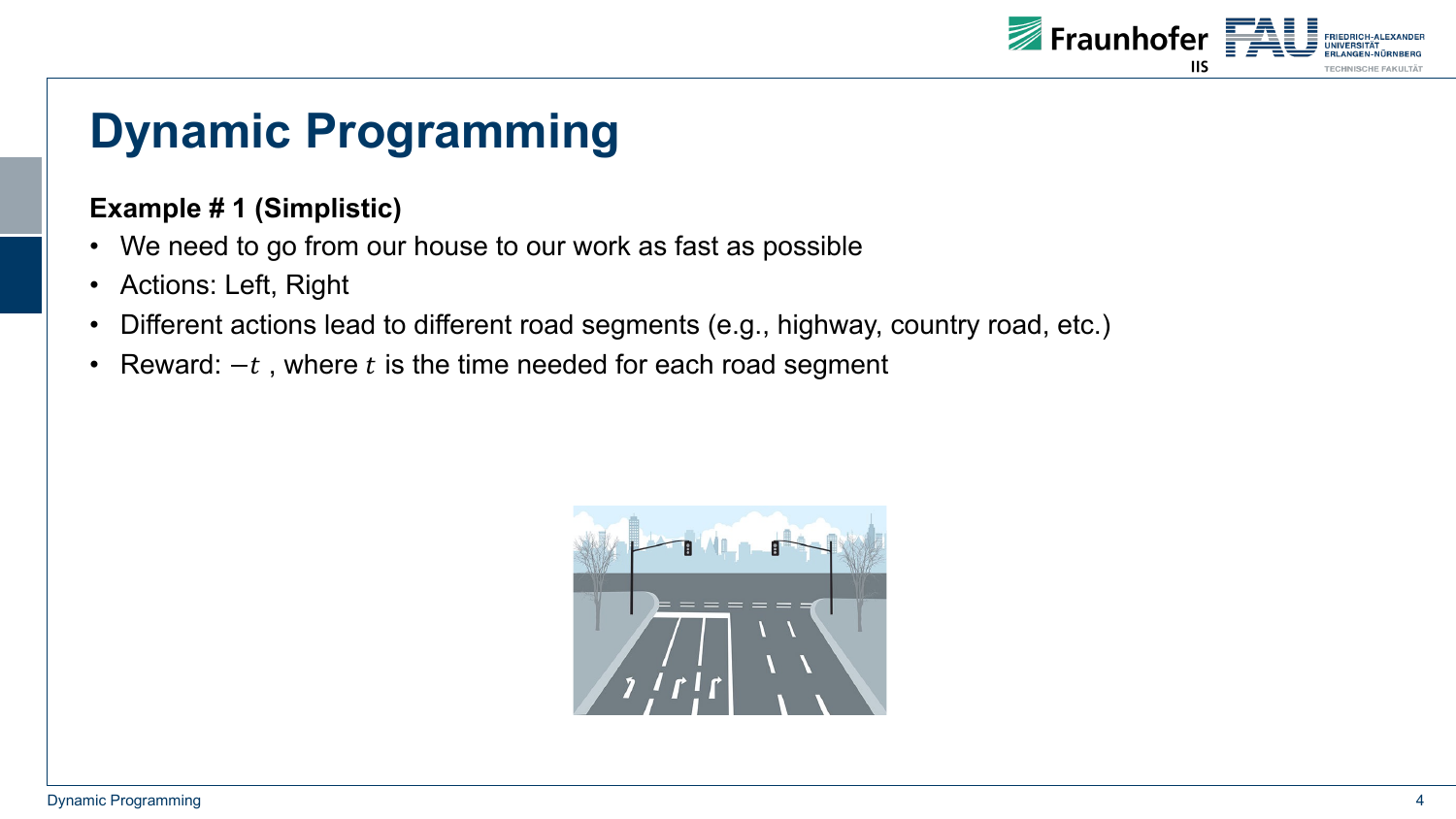

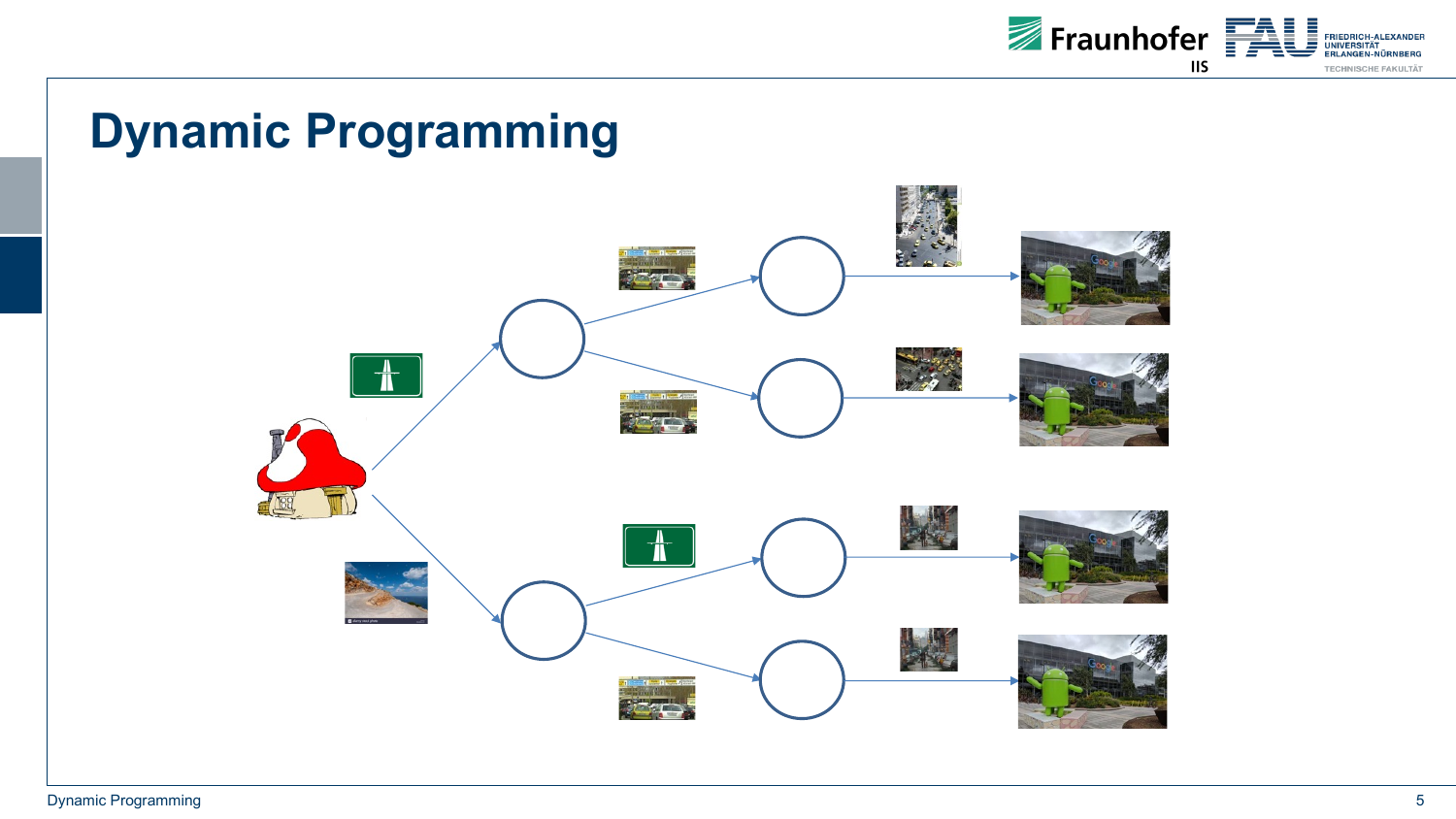

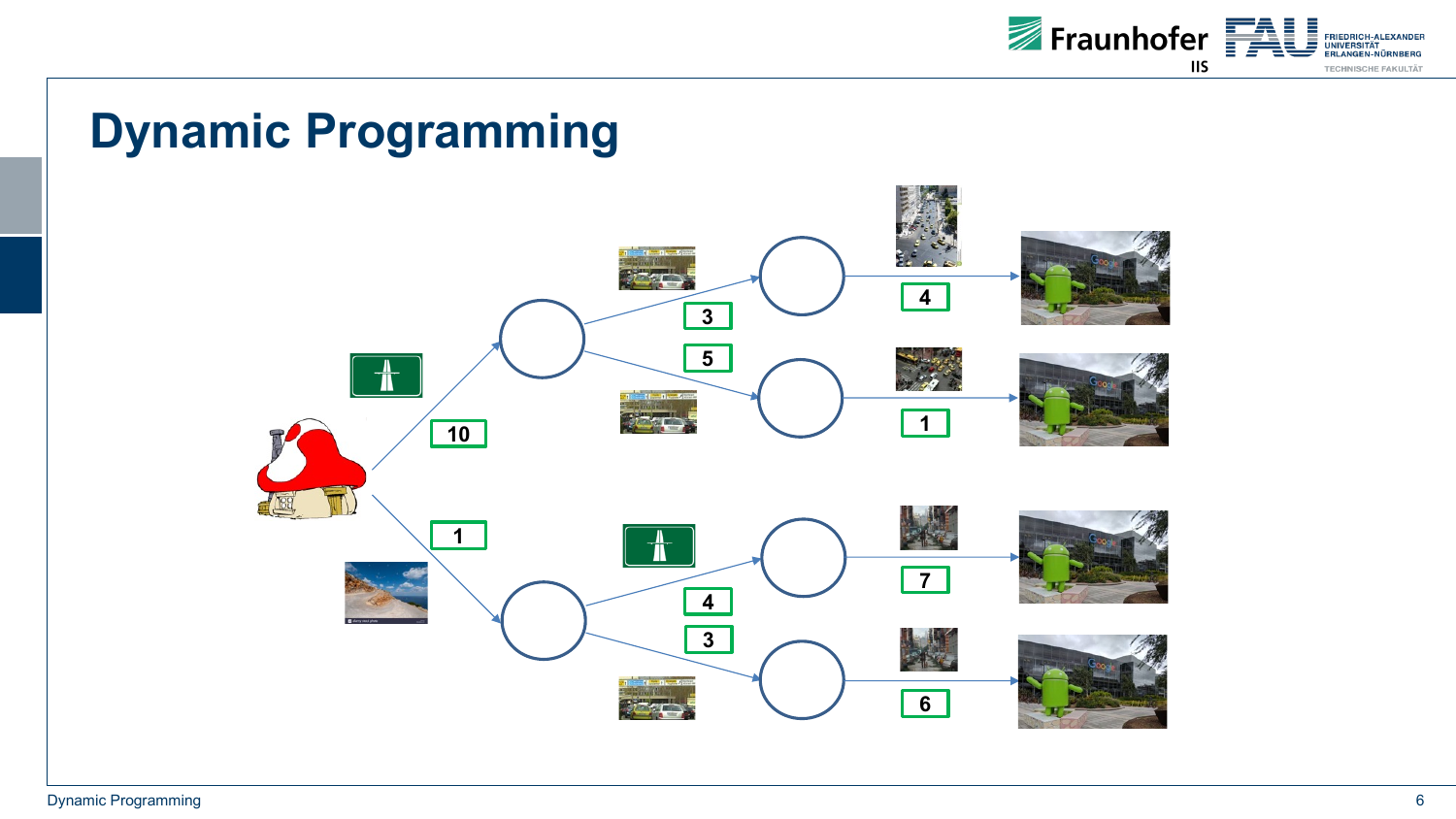

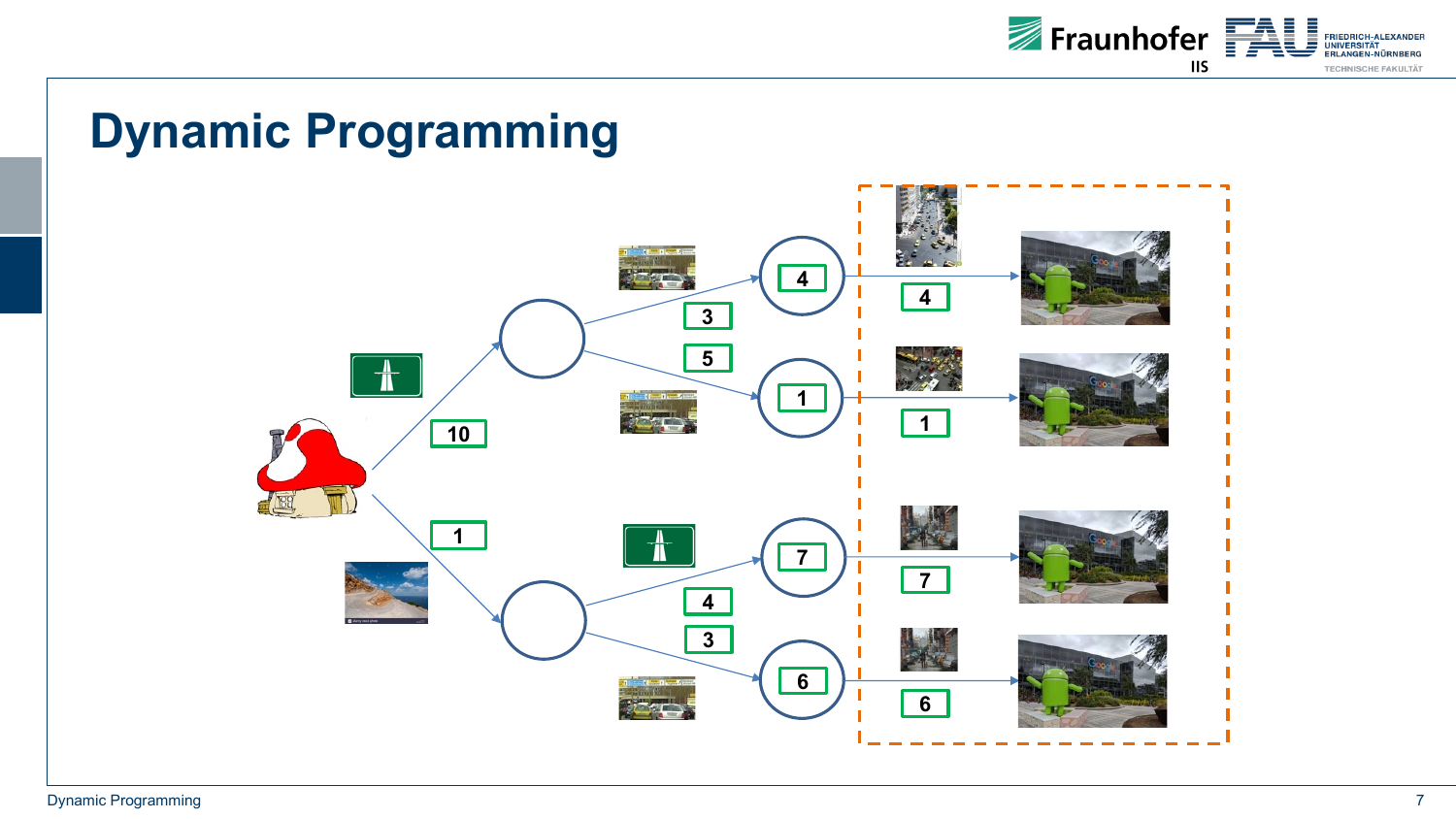

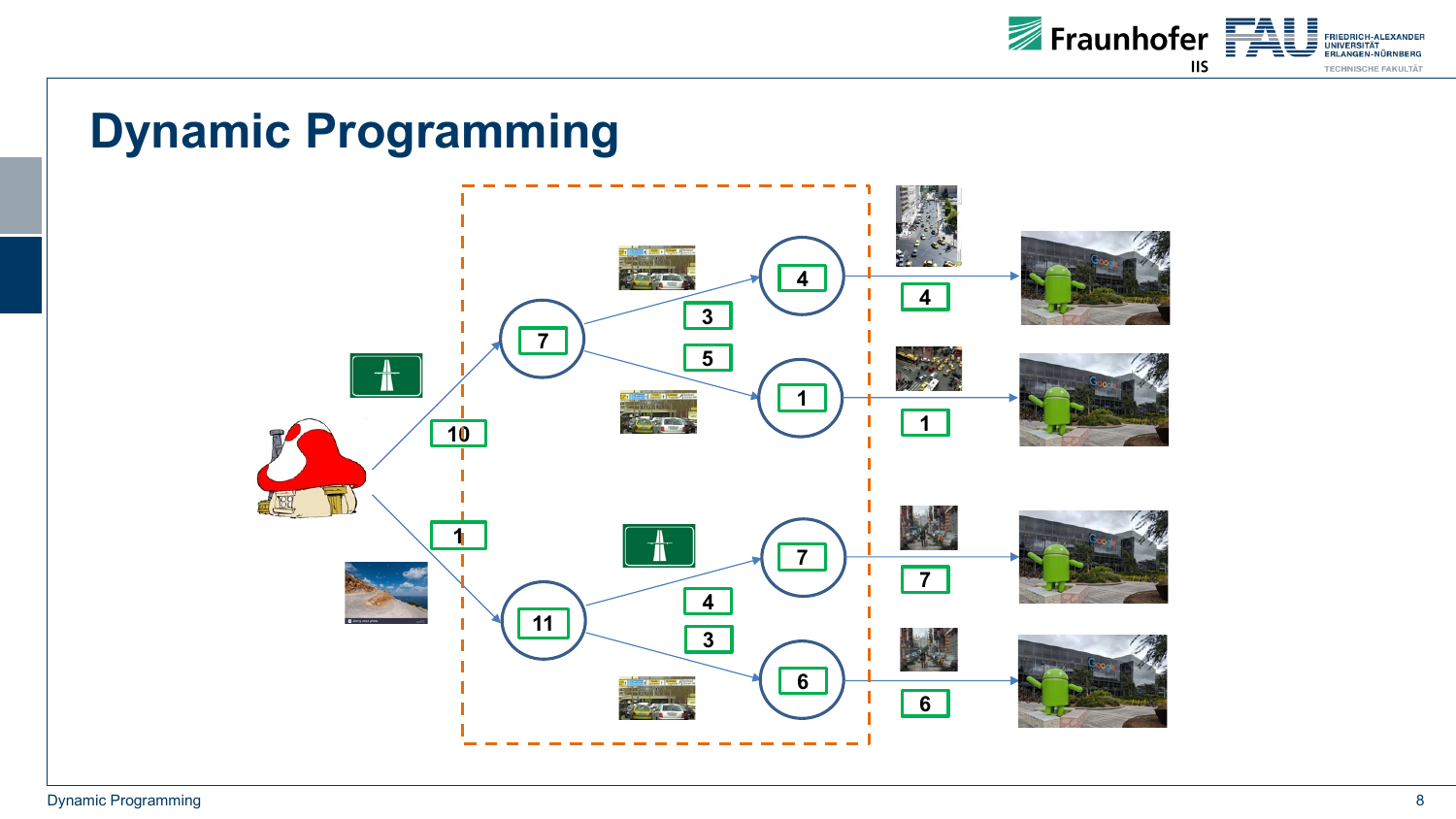

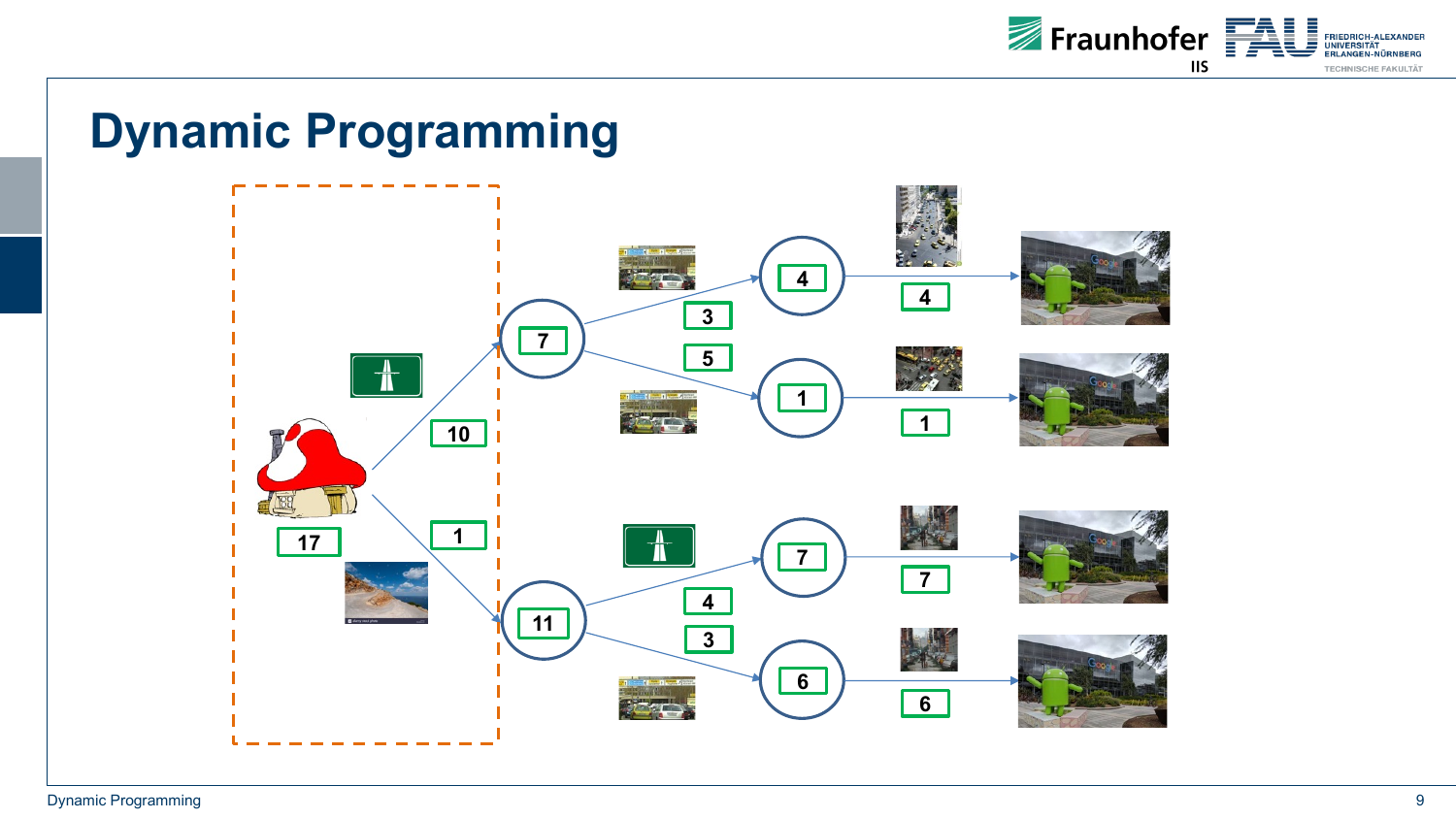

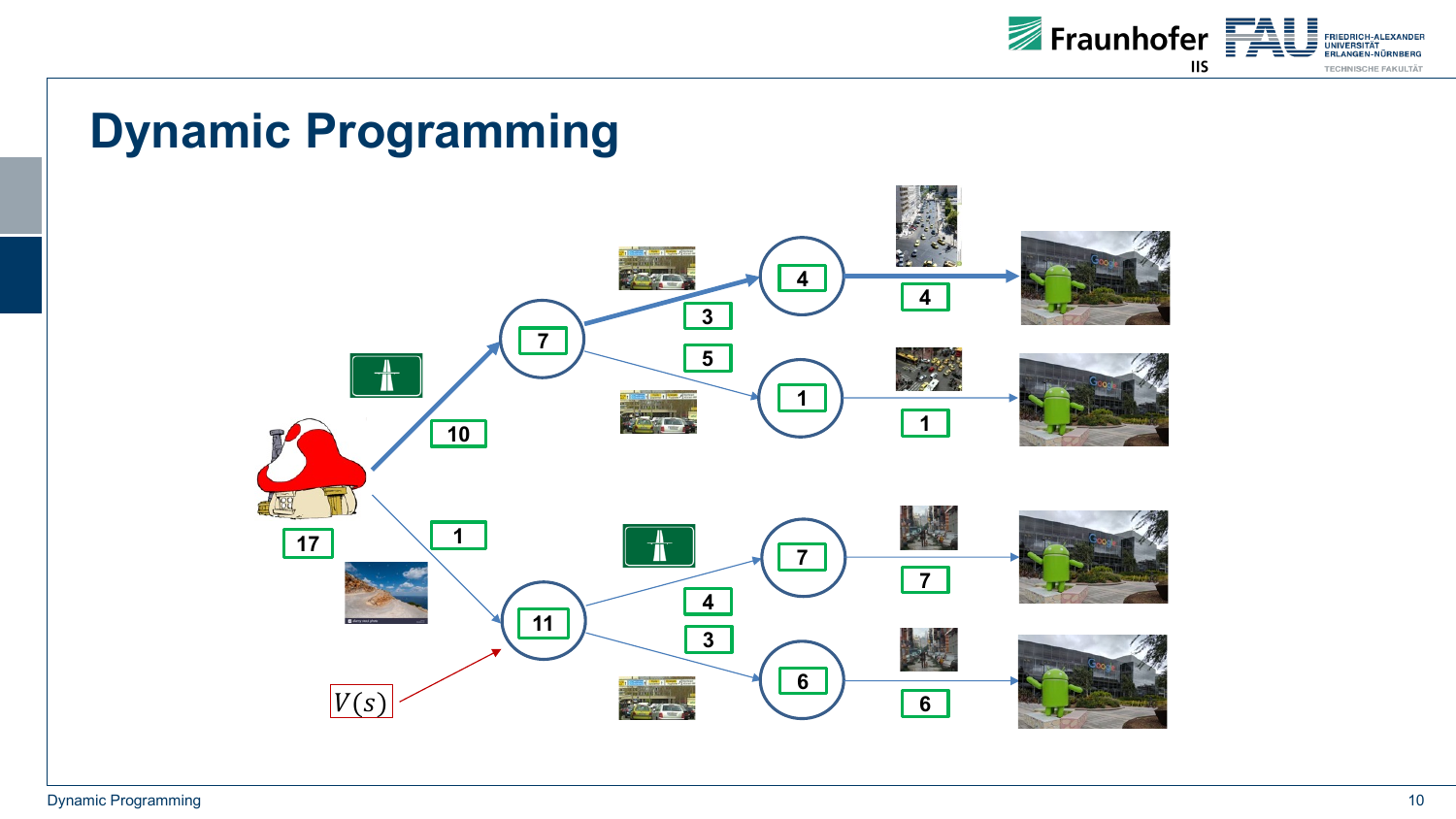

#### **Example #2 (Simplistic)**





*http://ai.berkeley.edu/lecture\_slides.html*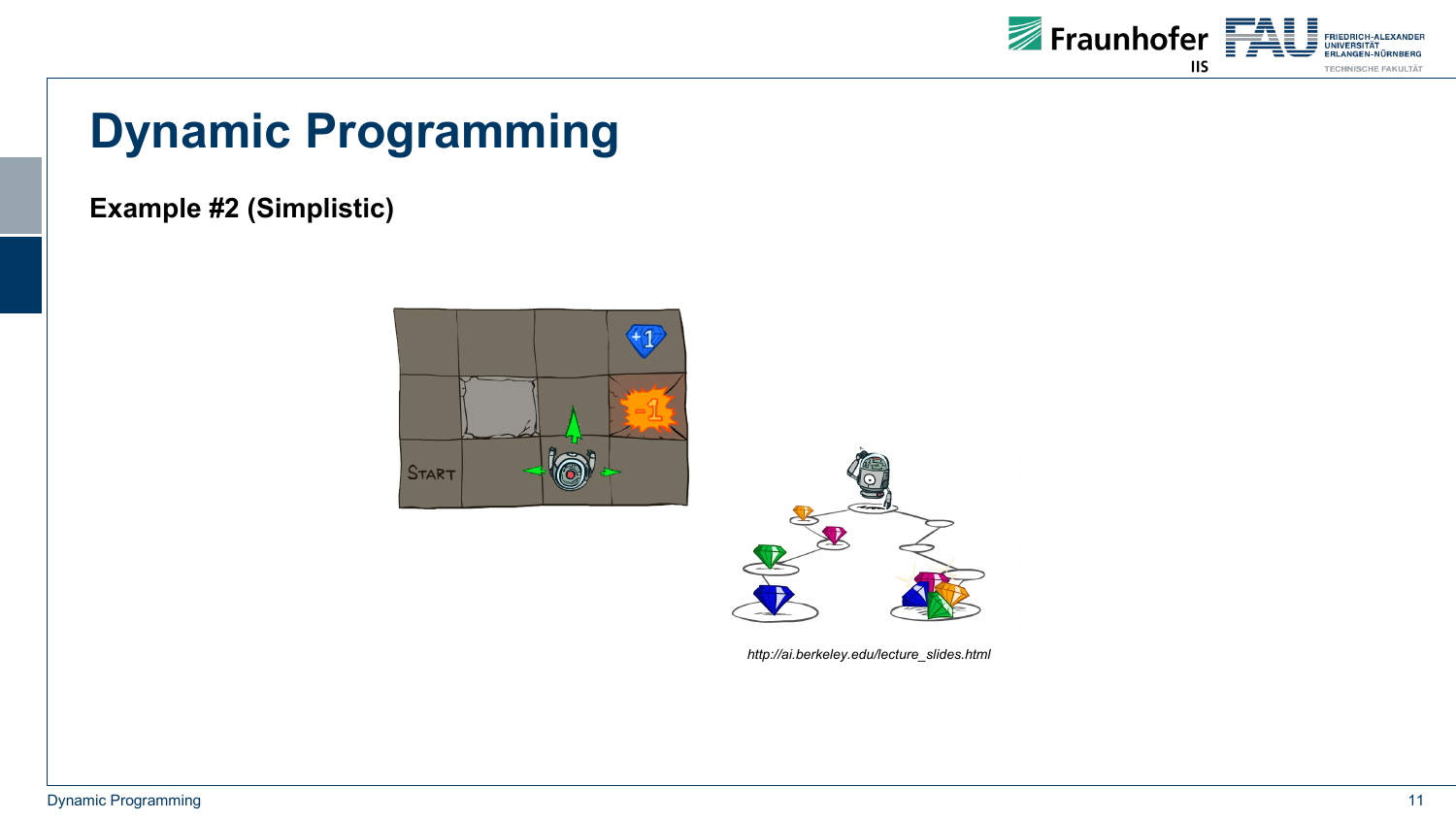

**Example #2 (Simplistic)**

$$
P(s' = E, |a = 0, s = D) = 0.3
$$
  

$$
P(s' = F, |a = 0, s = D) = 0.7
$$



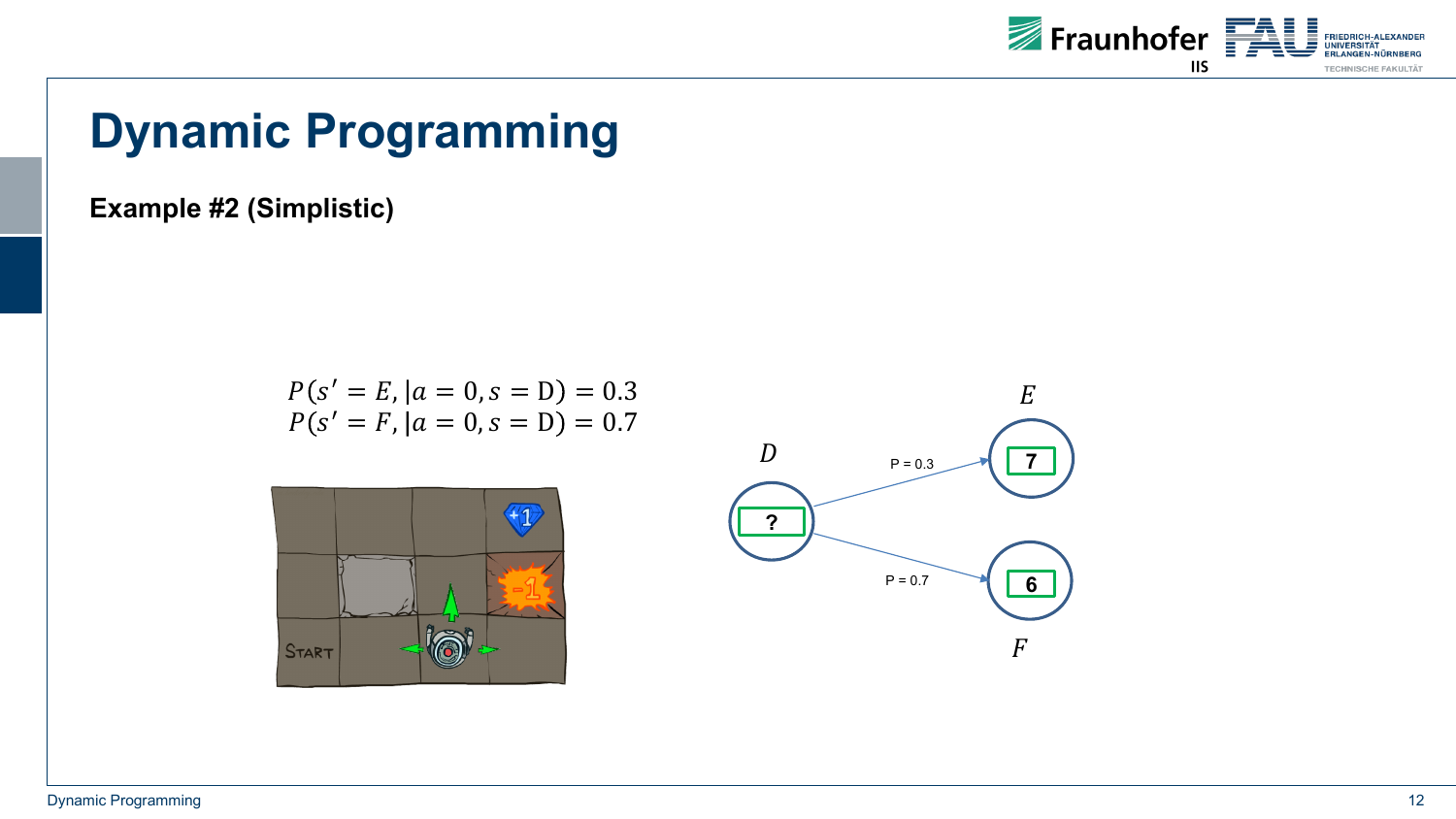

**Example #2 (Simplistic)**

$$
P(s' = E, |a = 0, s = D) = 0.3
$$
  

$$
P(s' = F, |a = 0, s = D) = 0.7
$$



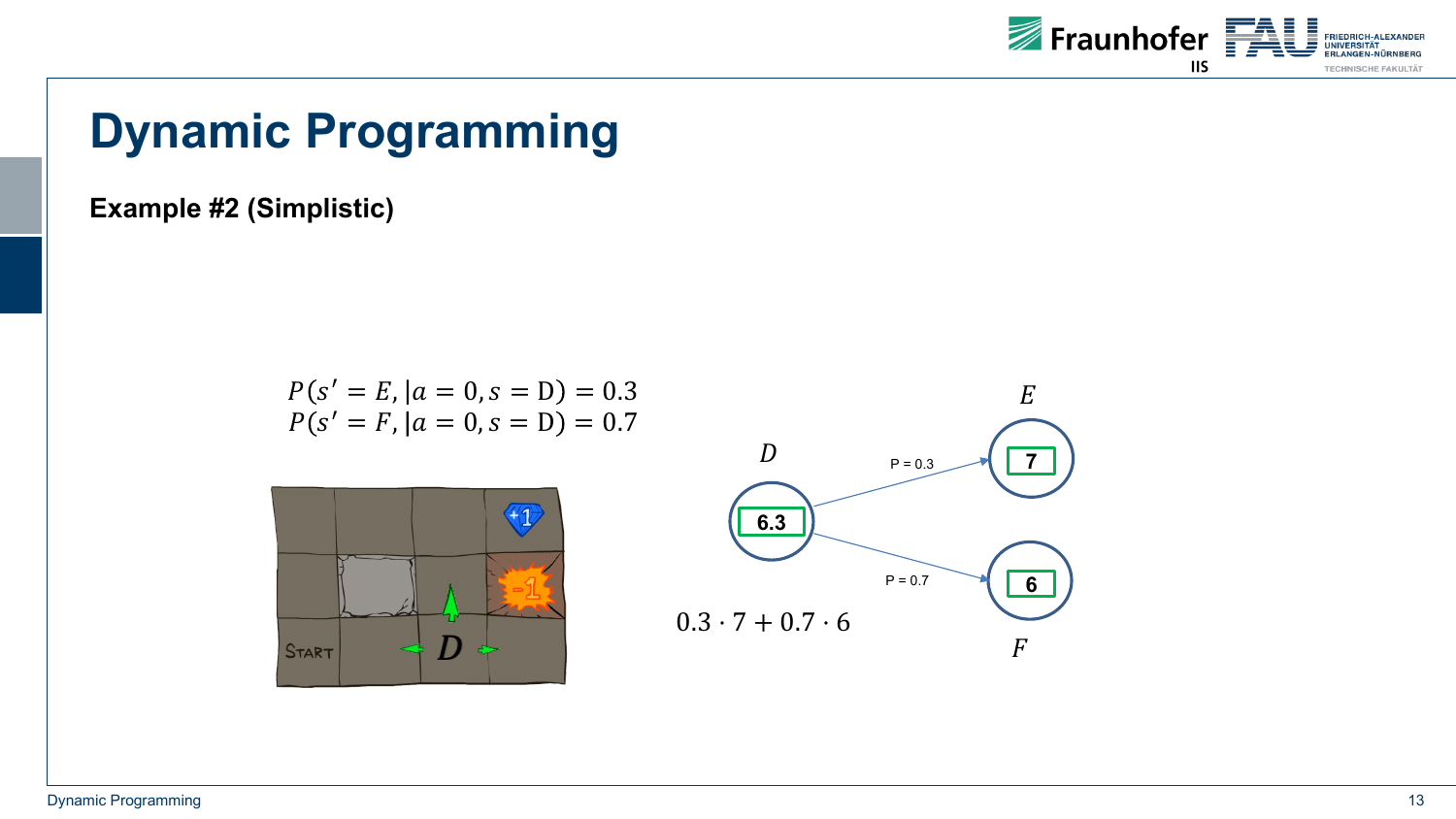

- How do we find **optimal** controllers for given (known) MDPs?
- Unfortunately, we need some definitions:
	- state-value function V for policy  $\pi$

$$
S_0 \xrightarrow{\pi(s_0), r(s, \pi(s_0))} S_1 \xrightarrow{\pi(s_1), r_1} S_2 \xrightarrow{\pi(s_2), r_2} S_3 \dots S_{h-1} \xrightarrow{\pi(s_{h-1}), r_{h-1}} S_h
$$

$$
V^{\pi}(s) \triangleq Q^{\pi}(s, \pi(s)) = \mathbb{E}_{\pi} \left[ \sum_{t=0}^{\infty} \gamma^t r_t \mid s_0 = s \right]
$$

• state-action-value function  $Q$  for policy  $\pi$ 

$$
S_0 \xrightarrow{a, r_0} S_1 \xrightarrow{\pi(S_1), r_1} S_2 \xrightarrow{\pi(S_2), r_2} S_3 \dots S_{h-1} \xrightarrow{\pi(S_{h-1}), r_{h-1}} S_h
$$
  

$$
Q^{\pi}(s, a) = \mathbb{E}_{\pi} \left[ \sum_{t=0}^{\infty} \gamma^t r_t \mid s_0 = s, a_0 = a \right]
$$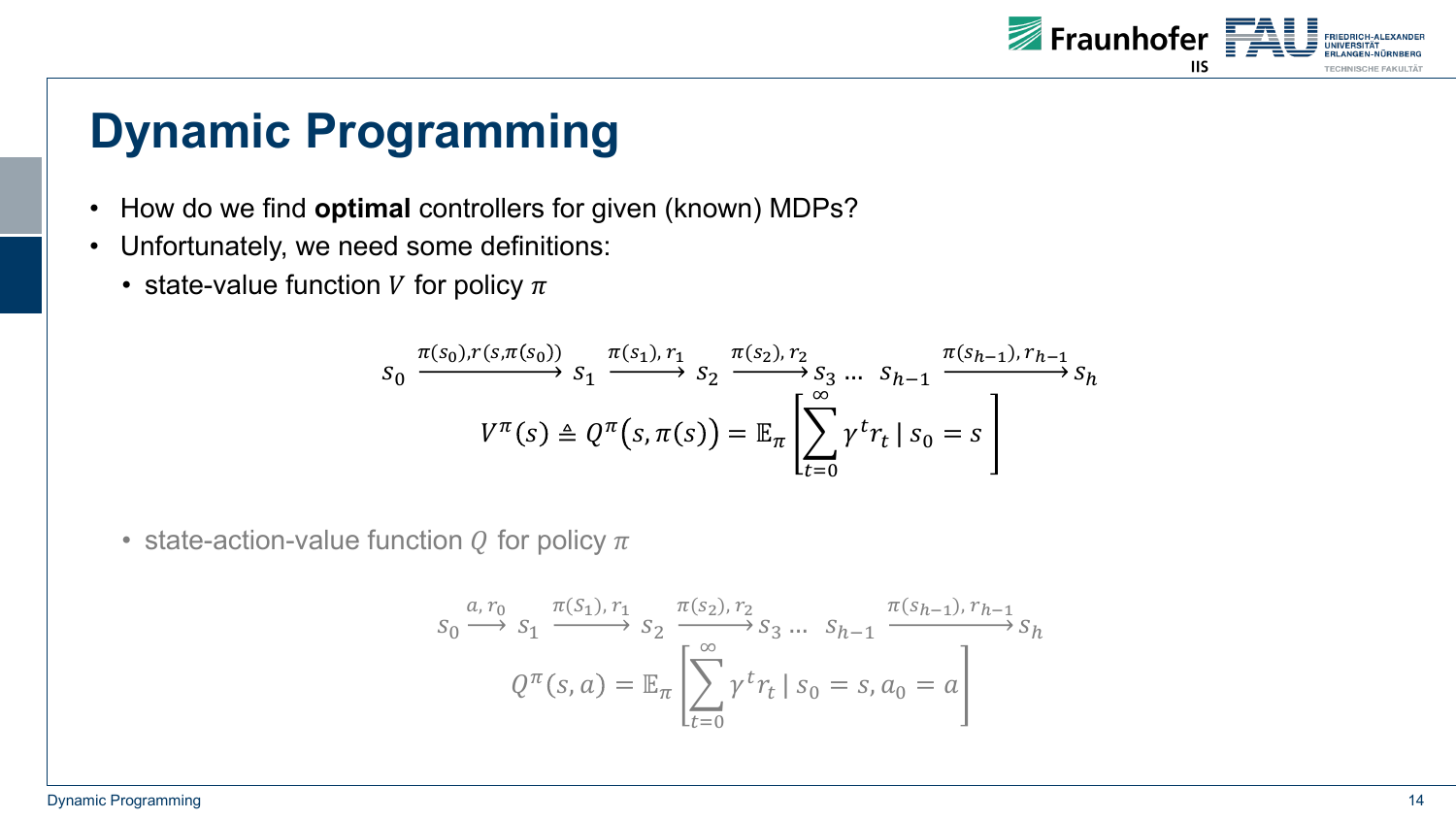

- How do we find **optimal** controllers for given (known) MDPs?
- Unfortunately, we need some definitions:
	- Bellman Equation for V, given policy  $\pi$



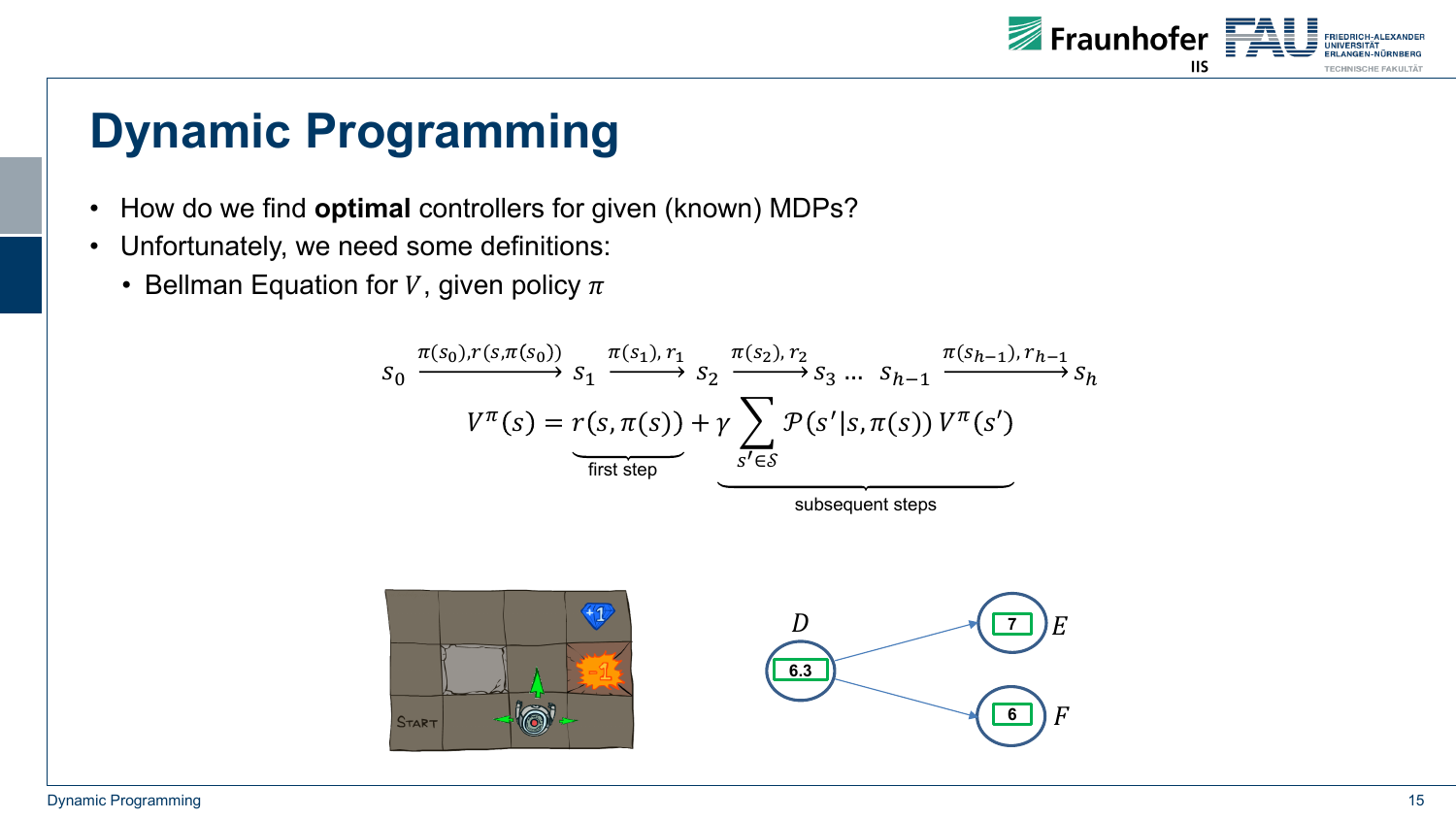

- How do we find **optimal** controllers for given (known) MDPs?
- Unfortunately, we need some definitions:
	- Bellman Equation for  $Q$ , given policy  $\pi$

$$
S_0 \xrightarrow{a,r(s,a)} S_1 \xrightarrow{\pi(s_1),r_1} S_2 \xrightarrow{\pi(s_2),r_2} S_3 \cdots S_{h-1} \xrightarrow{\pi(s_{h-1}),r_{h-1}} S_h
$$
  

$$
Q^{\pi}(s,a) = r(s,a) + \gamma \sum_{s' \in S} \mathcal{P}(s'|s,a) Q^{\pi}(s',\pi(s'))
$$
  
first step  
subsequent steps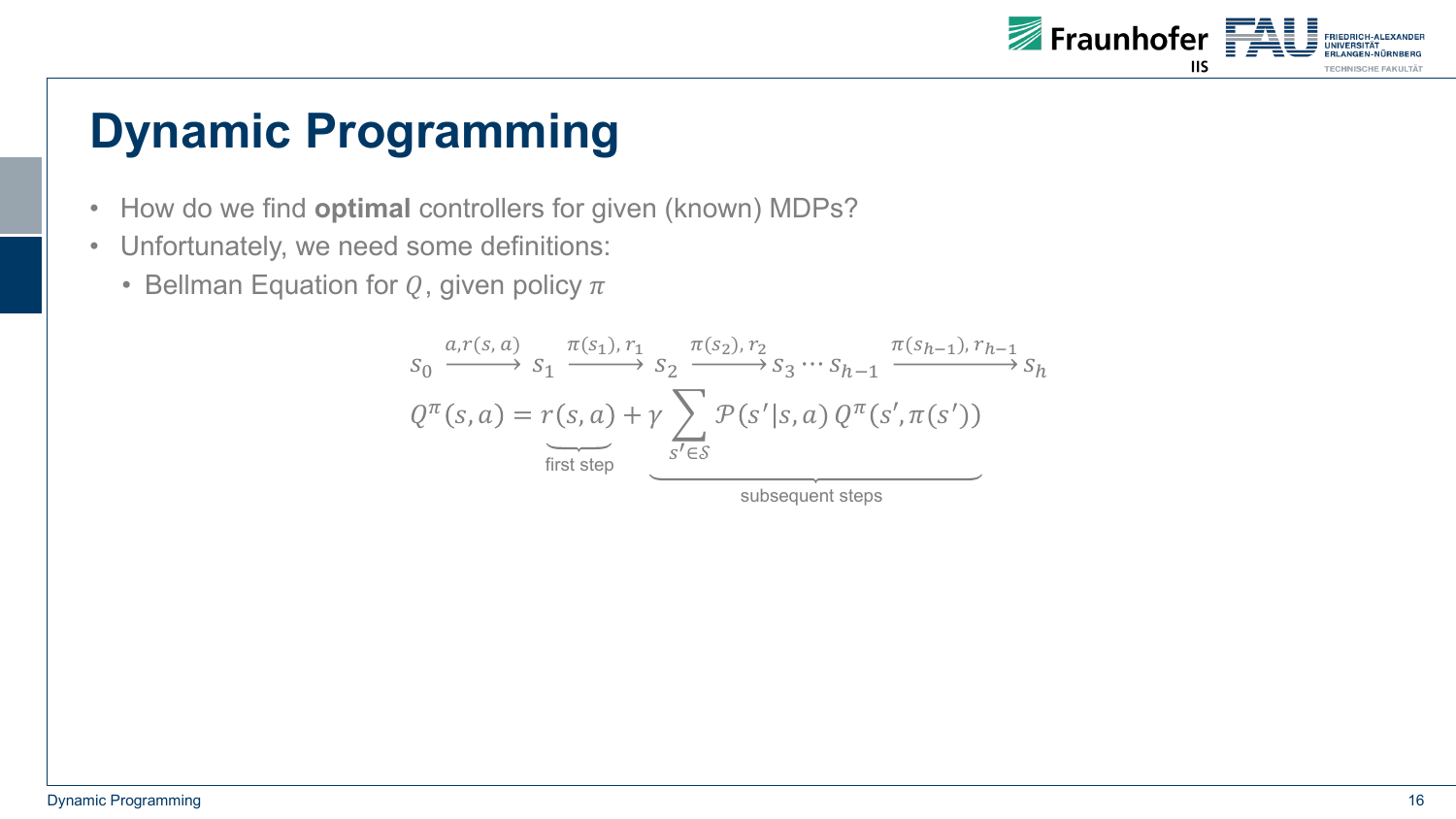

- How do we find **optimal** controllers for given (known) MDPs?
- Unfortunately, we need some definitions:
	- $\cdot$  Bellman Optimality Equation for V

$$
S_0 \xrightarrow{\pi^*(s_0), r(s_0, \pi(s_0))} S_1 \xrightarrow{\pi^*(s_1), r_1} S_2 \xrightarrow{\pi^*(s_2), r_2} S_3 \cdots S_{h-1} \xrightarrow{\pi^*(s_{h-1}), r_{h-1}} S_h
$$

$$
V^{\pi^*}(s) = \max_{a \in \mathcal{A}} \left\{ r(s, a) + \gamma \sum_{s' \in S} \mathcal{P}(s'|s, a) V^{\pi^*}(s') \right\}
$$

subsequent steps